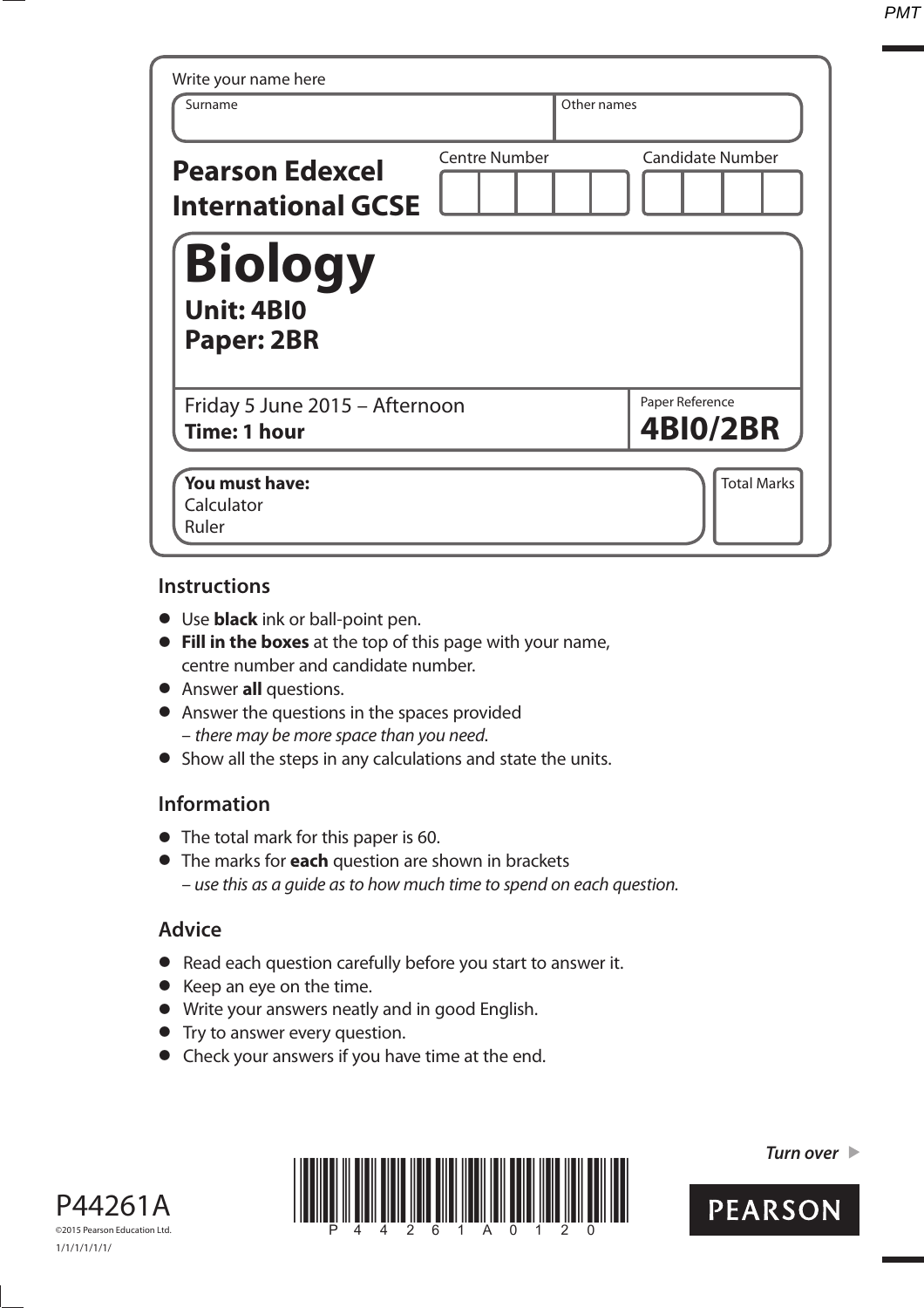#### **Answer ALL questions.**

**1** Read the passage below. Use the information in the passage and your own knowledge to answer the questions that follow.

# **Conditioned Reflexes**

 Humans respond to stimuli such as sound, sight, smell and taste. Sometimes the response is a simple reflex. If we get a puff of air onto our eye, we blink. If we touch a hot object with our fingertips, we pull our hand away.

Another type of reflex is a conditioned reflex. These were first described around

- 5 the beginning of the  $20<sup>th</sup>$  century by the Russian physiologist Ivan Pavlov. Pavlov was studying digestive processes in dogs when he discovered that the dogs began to produce saliva before they received their food. In fact, after several occasions of the lab assistants bringing the food, the dogs started to produce saliva at the sight of the lab assistants. Pavlov called this 'psychic secretion'.
- 10 He noted that dogs responded to a biological need (hunger) and also to a need developed by learning.



 To experiment on conditioned reflexes, Pavlov used a tuning fork that produced a note of constant frequency. He hit the tuning fork and then gave the dog food. In the beginning the dog produced saliva only when given the food. After the

- combination of sound and then food were repeated, the dog produced saliva at the sound of the tuning fork. Even when Pavlov took away the food, the dog continued to produce saliva at the sound of the tuning fork alone. The dog had learned to associate one stimulus with another. The dog learned that the first stimulus is to be followed by the second stimulus. In Pavlov's experiments, 15
- 20 the sound of the tuning fork informed the dogs that food was coming. The production of saliva was a conditioned reflex.

 Pavlov then used a different tuning fork to produce a note of a different frequency. He measured the size of the dog's response to this note. He could then compare this response to the dog's response to the original tuning fork.

 Many examples of conditioned reflexes exist in humans. Some psychologists believe that phobias, such as the fear of spiders, may develop by associating a neutral stimulus with a fearful one. 25

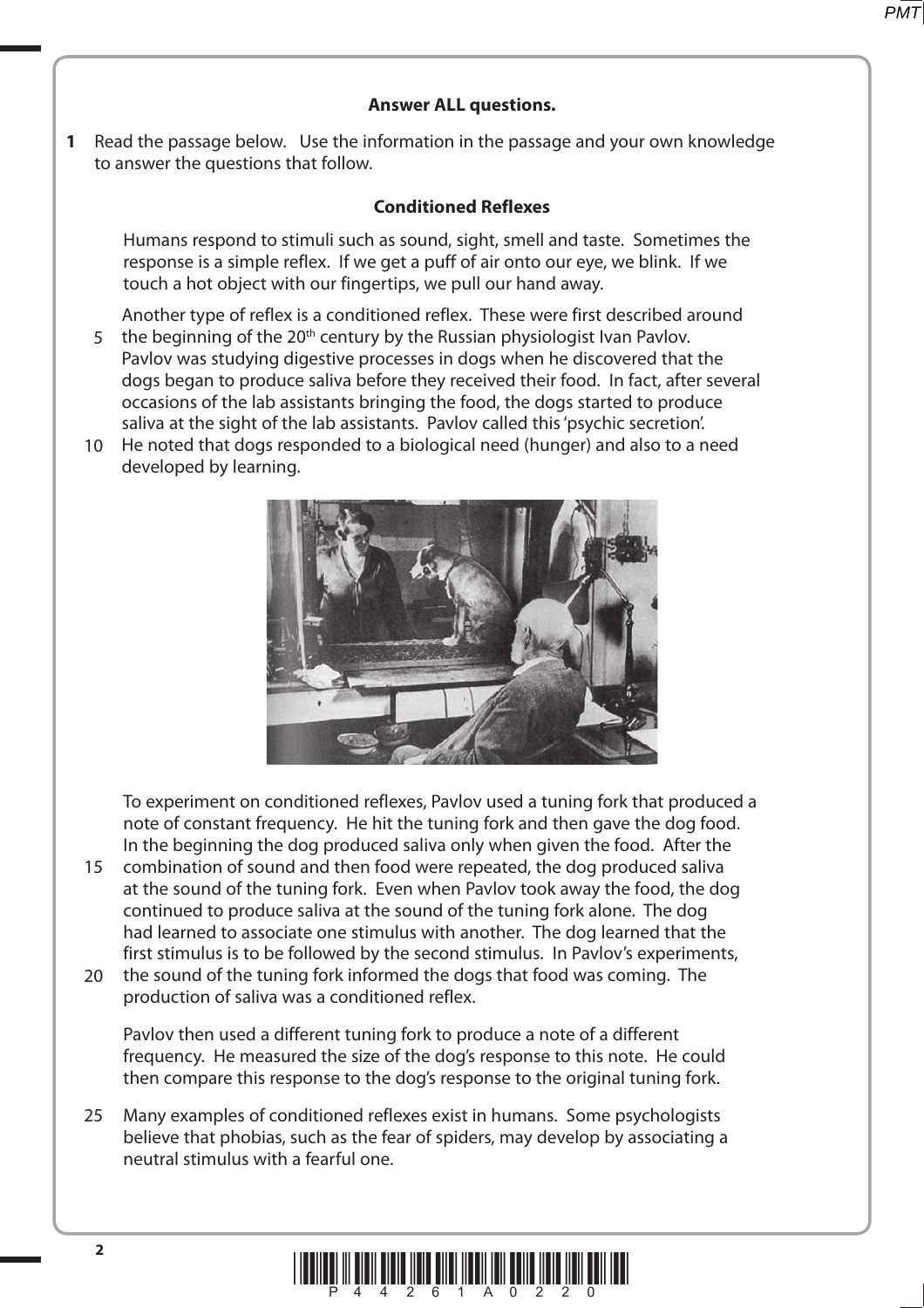| (a) Humans produce saliva when food is in their mouth.<br>Describe the function of saliva in humans. |                                                                                   |     |
|------------------------------------------------------------------------------------------------------|-----------------------------------------------------------------------------------|-----|
|                                                                                                      |                                                                                   | (2) |
|                                                                                                      |                                                                                   |     |
|                                                                                                      |                                                                                   |     |
|                                                                                                      |                                                                                   |     |
| arrival of food and the stimulus that each sense organ detects.                                      | (b) Complete the table by giving two sense organs that the dogs use to detect the |     |
| <b>Sense organ</b>                                                                                   | <b>Stimulus</b>                                                                   | (2) |
|                                                                                                      |                                                                                   |     |
|                                                                                                      |                                                                                   |     |
|                                                                                                      |                                                                                   |     |
|                                                                                                      |                                                                                   |     |
| (c) Explain how reflex responses, such as blinking (line 2), differ from other nerve                 |                                                                                   |     |
| responses, such as picking up a pencil.                                                              |                                                                                   |     |
|                                                                                                      |                                                                                   | (2) |
|                                                                                                      |                                                                                   |     |
|                                                                                                      |                                                                                   |     |
|                                                                                                      |                                                                                   |     |
|                                                                                                      |                                                                                   |     |
|                                                                                                      |                                                                                   |     |
|                                                                                                      |                                                                                   |     |
|                                                                                                      |                                                                                   |     |
|                                                                                                      |                                                                                   |     |
|                                                                                                      |                                                                                   |     |
|                                                                                                      |                                                                                   |     |
|                                                                                                      |                                                                                   |     |

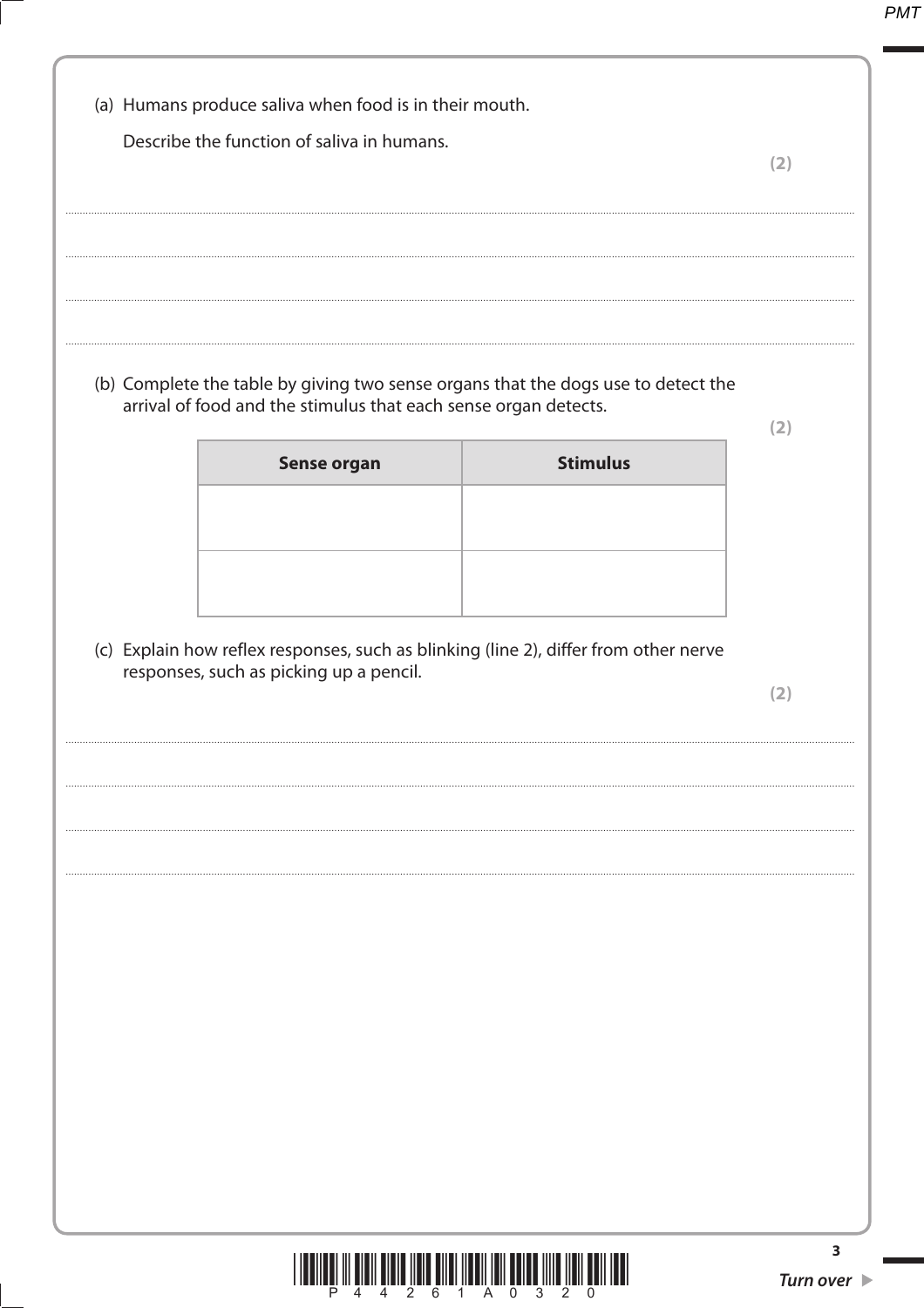|  |                   |   |                                                                                                                                             |                       | Different tuning forks produce notes of different frequencies as shown in the box.       |     |
|--|-------------------|---|---------------------------------------------------------------------------------------------------------------------------------------------|-----------------------|------------------------------------------------------------------------------------------|-----|
|  | E                 | G | B                                                                                                                                           | D                     | F                                                                                        |     |
|  | highest frequency |   |                                                                                                                                             | $\blacktriangleright$ | lowest frequency                                                                         |     |
|  |                   |   |                                                                                                                                             |                       | (i) Suggest why notes G and D produce a greater response in the dogs than notes E and F. | (1) |
|  |                   |   |                                                                                                                                             |                       | (ii) Suggest how Pavlov might have measured the size of the conditioned response.        |     |
|  |                   |   |                                                                                                                                             |                       |                                                                                          | (2) |
|  |                   |   |                                                                                                                                             |                       |                                                                                          |     |
|  |                   |   |                                                                                                                                             |                       |                                                                                          |     |
|  |                   |   | (e) Scientists make conclusions about humans from studying animal behaviour.<br>Suggest two reasons why these conclusions may not be valid. |                       |                                                                                          |     |
|  |                   |   |                                                                                                                                             |                       |                                                                                          | (2) |
|  |                   |   |                                                                                                                                             |                       |                                                                                          |     |
|  |                   |   |                                                                                                                                             |                       |                                                                                          |     |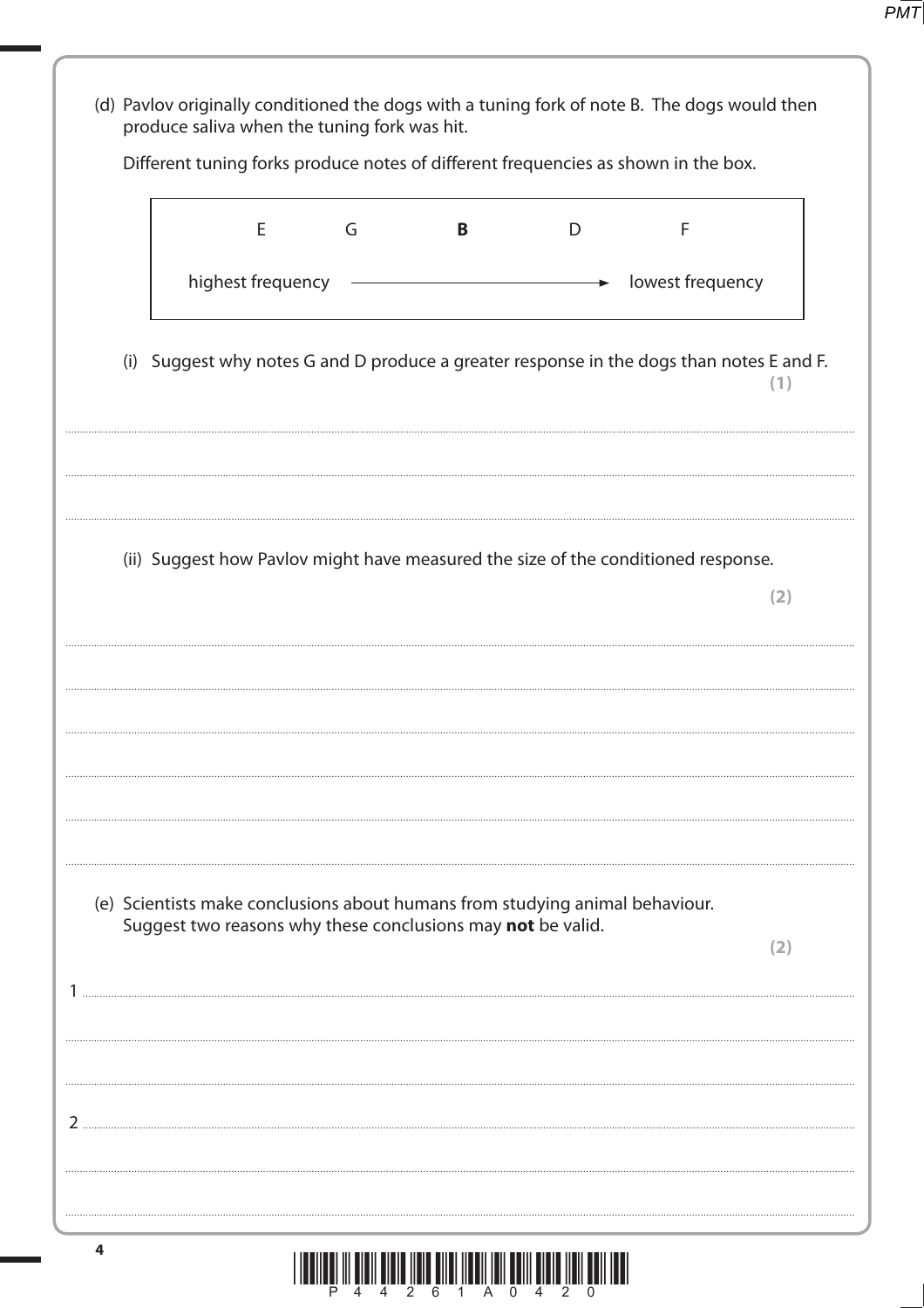| Explain the structure and functioning of a simple reflex arc, using the example of |                                   |
|------------------------------------------------------------------------------------|-----------------------------------|
| the withdrawal of a finger from a hot object.                                      | (5)                               |
|                                                                                    |                                   |
|                                                                                    |                                   |
|                                                                                    |                                   |
|                                                                                    |                                   |
|                                                                                    |                                   |
|                                                                                    |                                   |
|                                                                                    |                                   |
|                                                                                    |                                   |
|                                                                                    |                                   |
|                                                                                    |                                   |
|                                                                                    |                                   |
|                                                                                    |                                   |
|                                                                                    |                                   |
|                                                                                    |                                   |
|                                                                                    |                                   |
|                                                                                    |                                   |
|                                                                                    | (Total for Question 1 = 16 marks) |
|                                                                                    |                                   |
|                                                                                    |                                   |
|                                                                                    |                                   |
|                                                                                    |                                   |
|                                                                                    |                                   |
|                                                                                    |                                   |
|                                                                                    |                                   |
|                                                                                    |                                   |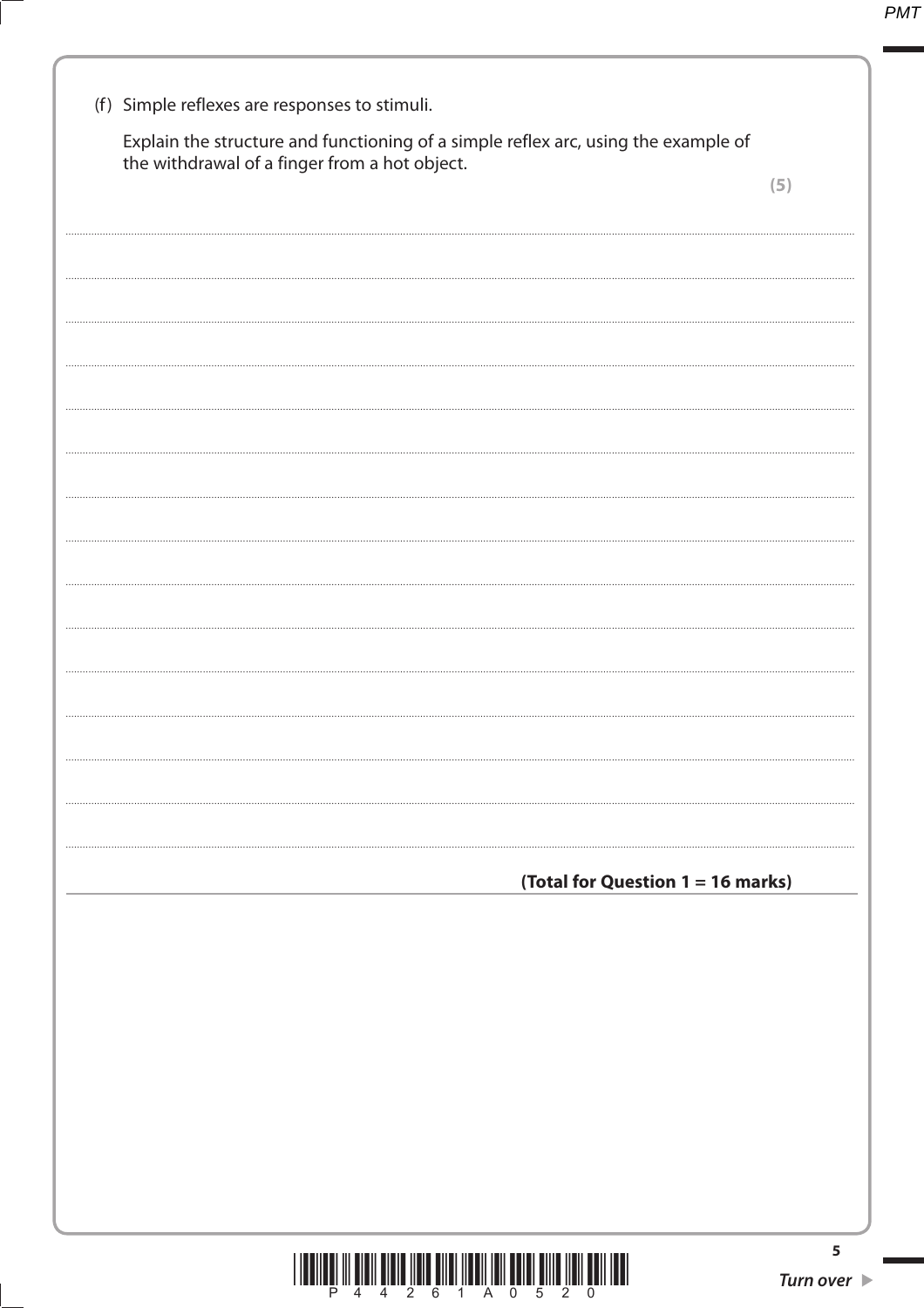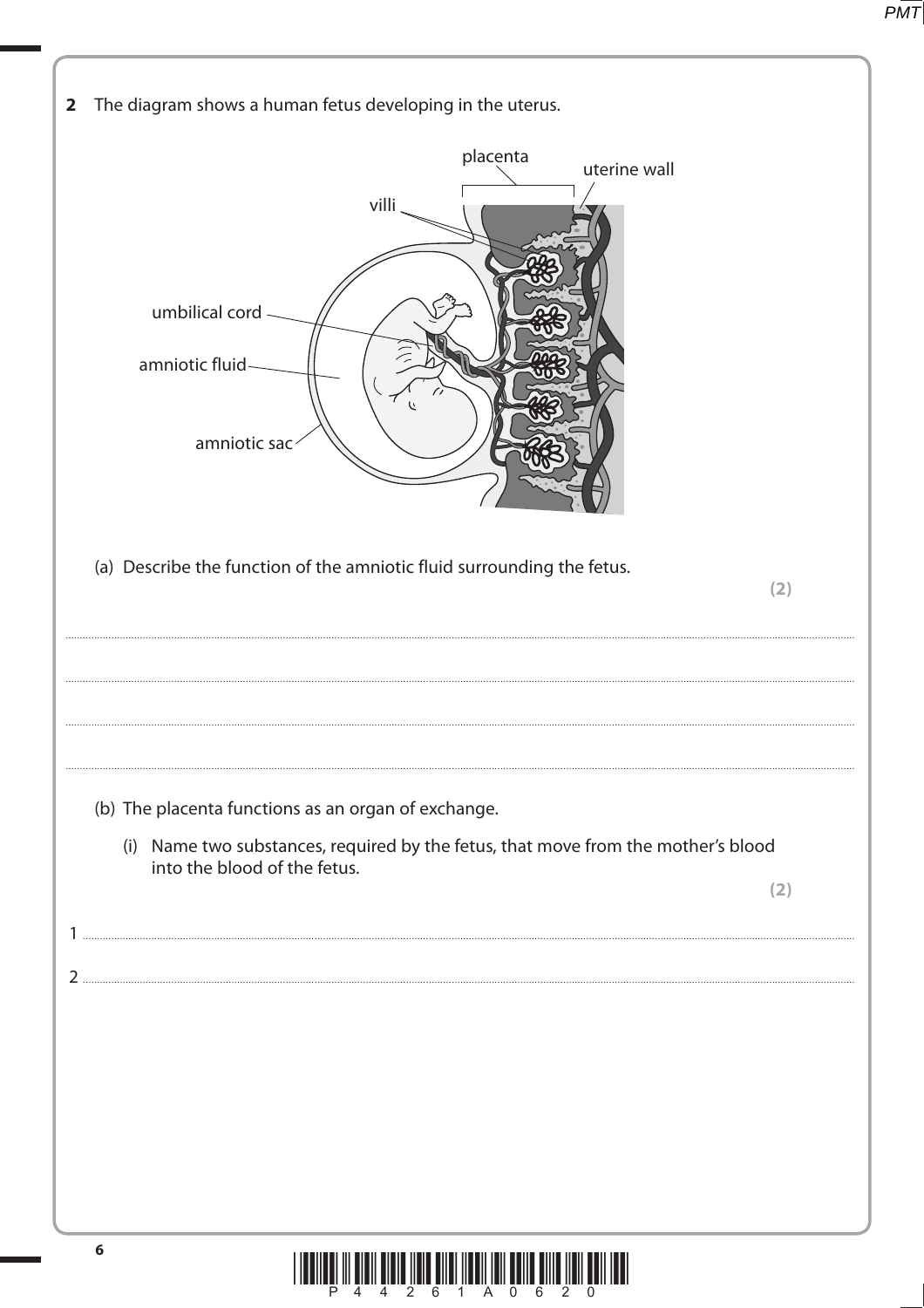| (ii) Name two waste substances that move from the blood of the fetus into<br>the mother's blood.                              |     |
|-------------------------------------------------------------------------------------------------------------------------------|-----|
|                                                                                                                               | (2) |
|                                                                                                                               |     |
|                                                                                                                               |     |
|                                                                                                                               |     |
| (c) Use information from the diagram to help explain how the placenta is adapted<br>for the efficient exchange of substances. |     |
|                                                                                                                               | (3) |
|                                                                                                                               |     |
|                                                                                                                               |     |
|                                                                                                                               |     |
|                                                                                                                               |     |
|                                                                                                                               |     |
|                                                                                                                               |     |
|                                                                                                                               |     |
|                                                                                                                               |     |
|                                                                                                                               |     |
|                                                                                                                               |     |
|                                                                                                                               |     |
| (Total for Question 2 = 9 marks)                                                                                              |     |
|                                                                                                                               |     |
|                                                                                                                               |     |
|                                                                                                                               |     |
|                                                                                                                               |     |
|                                                                                                                               |     |
|                                                                                                                               |     |
|                                                                                                                               |     |
|                                                                                                                               |     |
|                                                                                                                               |     |
|                                                                                                                               |     |
|                                                                                                                               |     |
|                                                                                                                               |     |
|                                                                                                                               |     |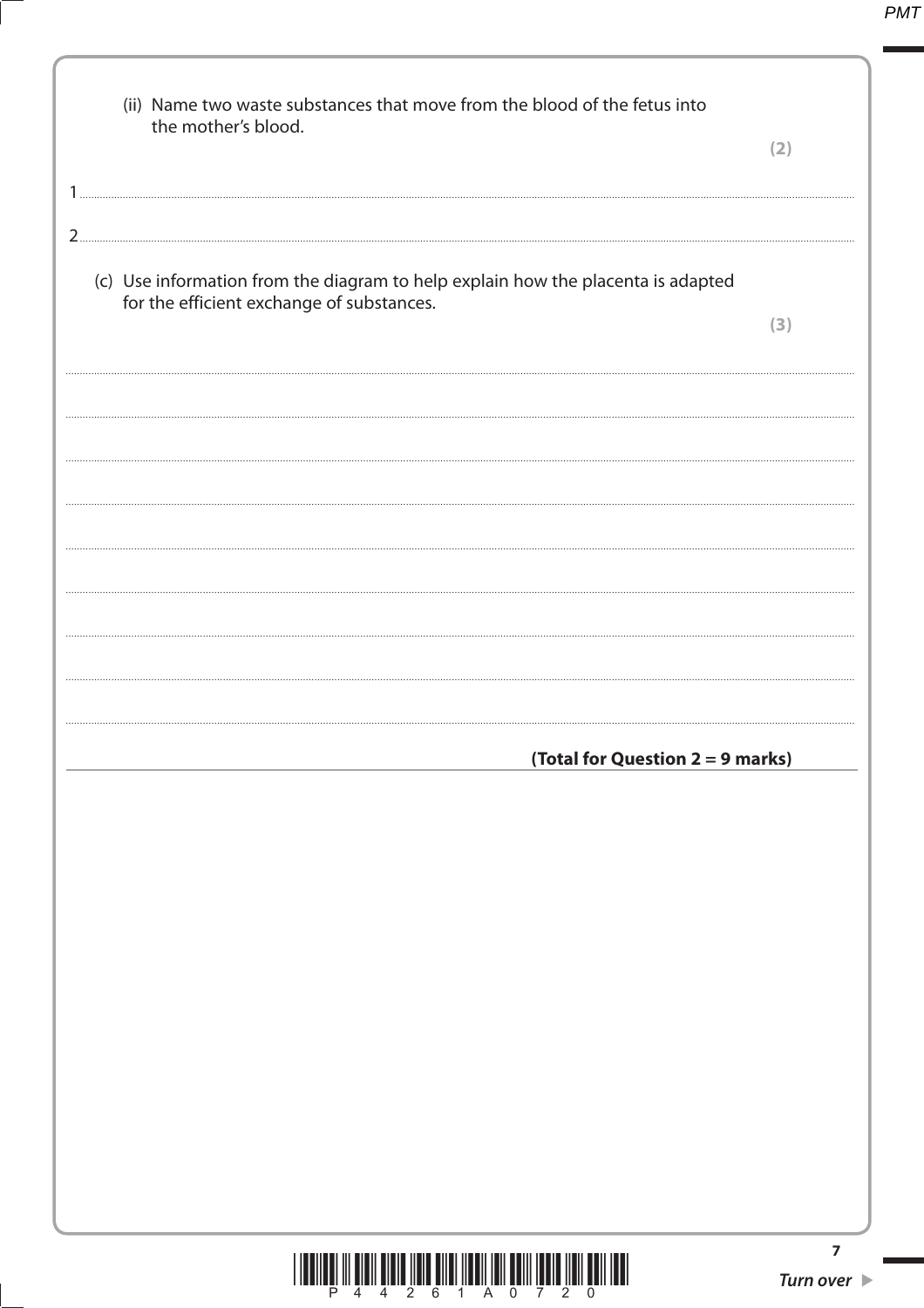**BLANK PAGE** 

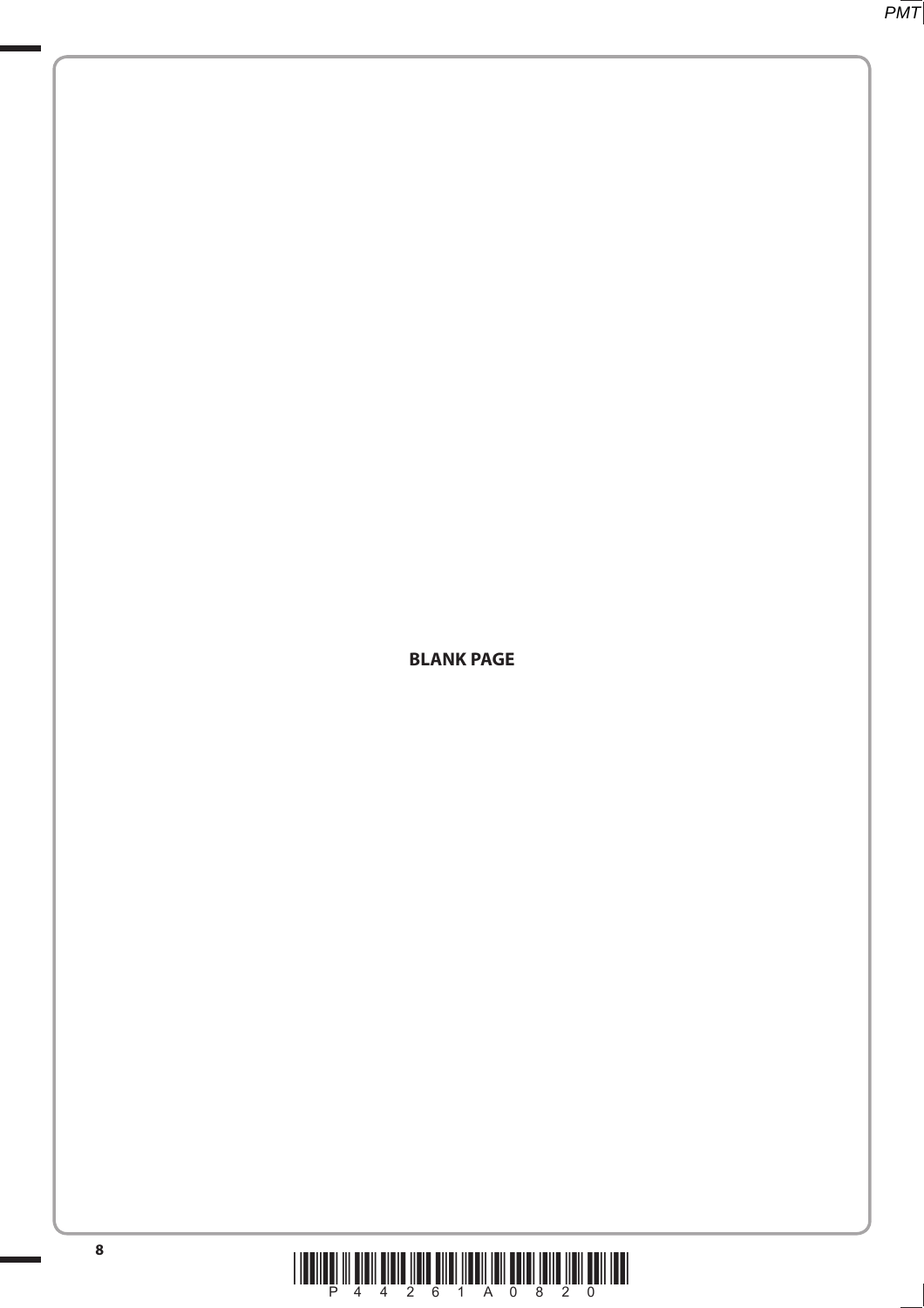3 Some food products are made using microorganisms.

The table gives information about the production of two of these food products.

(a) Complete the table by giving the missing information.

 $(5)$ 

| <b>Food</b><br>product | <b>Name of</b><br>organism used | <b>Group</b><br>organism<br>belongs to | <b>Substrate</b><br>used | <b>Type of</b><br>respiration | <b>Chemical</b><br>product |
|------------------------|---------------------------------|----------------------------------------|--------------------------|-------------------------------|----------------------------|
|                        | Saccharomyces<br>(yeast)        | fungus                                 | glucose                  |                               | ethanol                    |
| yoghurt                |                                 | bacteria                               |                          | aerobic                       |                            |

(b) Explain one precaution that should be taken when making yoghurt so that it is safe for humans to eat.

 $(2)$ 

# (Total for Question  $3 = 7$  marks)

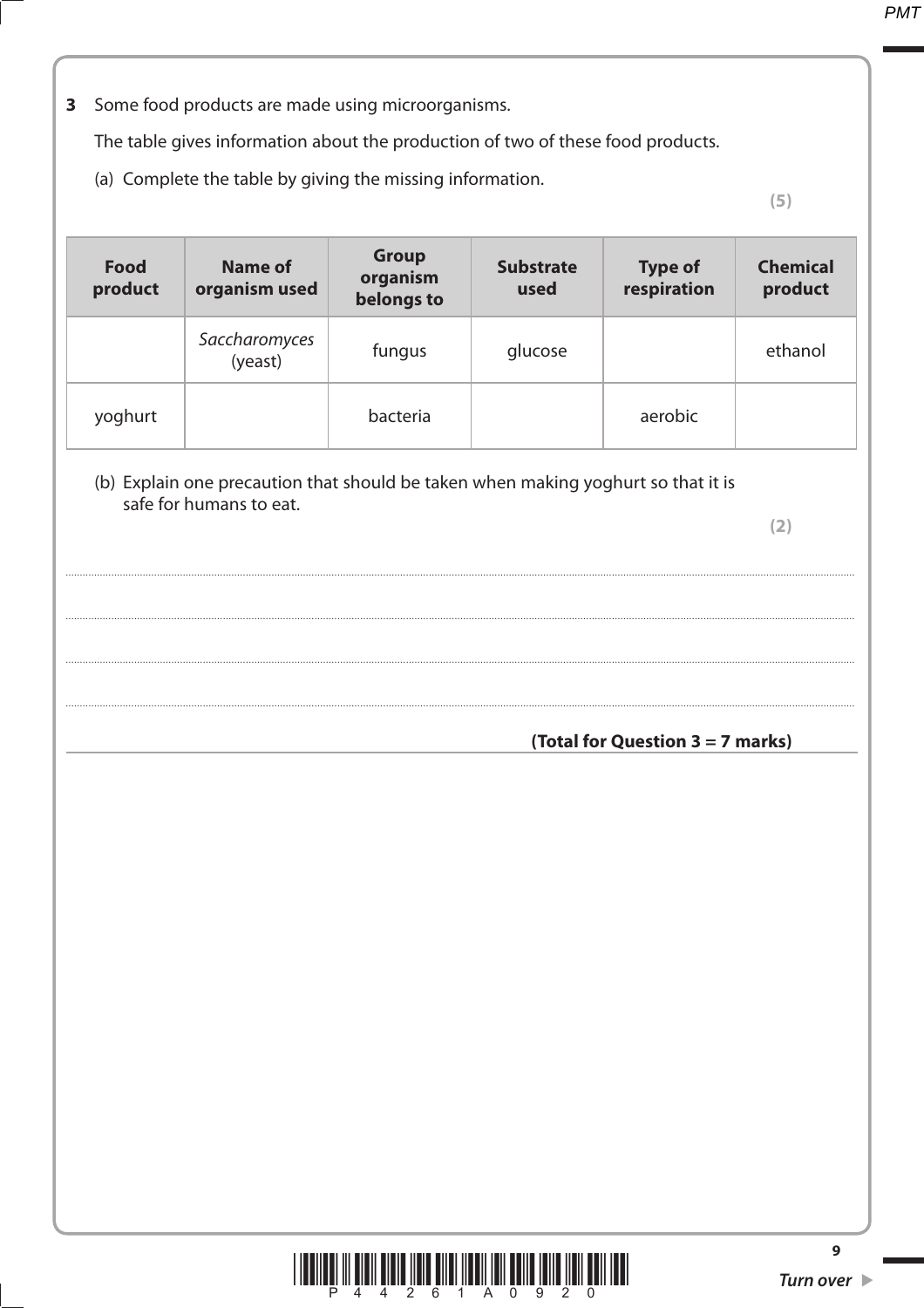**4** A chicken egg is a single cell protected by a shell on the outside.

A student puts three chicken eggs into dilute acid and leaves them for three days.

 The acid dissolves the egg shells, leaving the contents of the eggs surrounded by the cell membrane.

The diagram shows the student's method.



 The student removes the eggs from the dilute acid and uses water to wash the surface acid away.

The student then uses the eggs for this osmosis experiment.

- *ͻ* he measures the mass of each egg
- *ͻ* he then puts one egg into a beaker containing distilled water
- he puts another egg into a beaker containing 5% salt solution
- he puts a third egg into a beaker containing 15% salt solution
- after 15 minutes he removes each egg from its beaker and measures its mass again

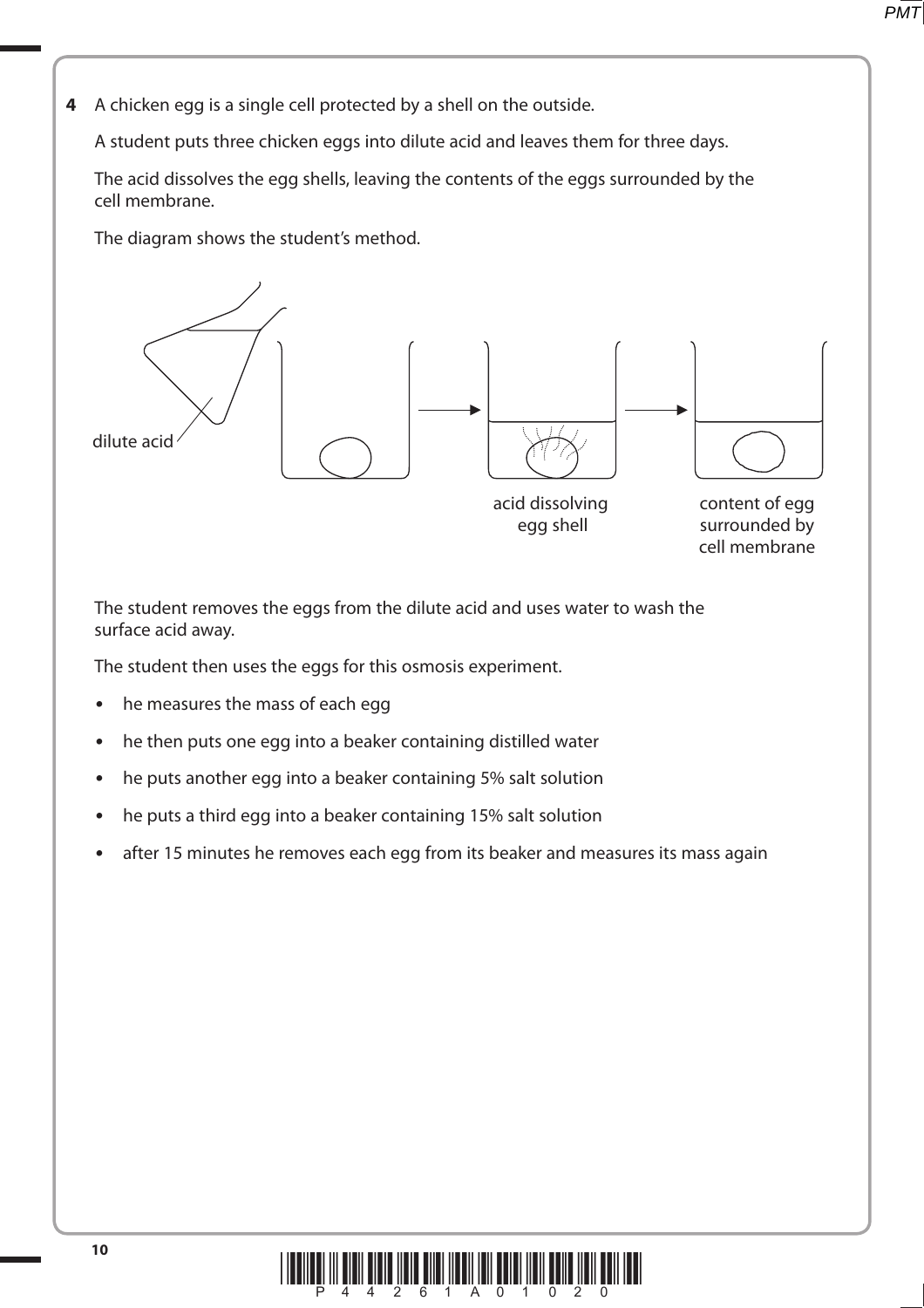

 $\overline{4}$ 

 $2 \quad 0$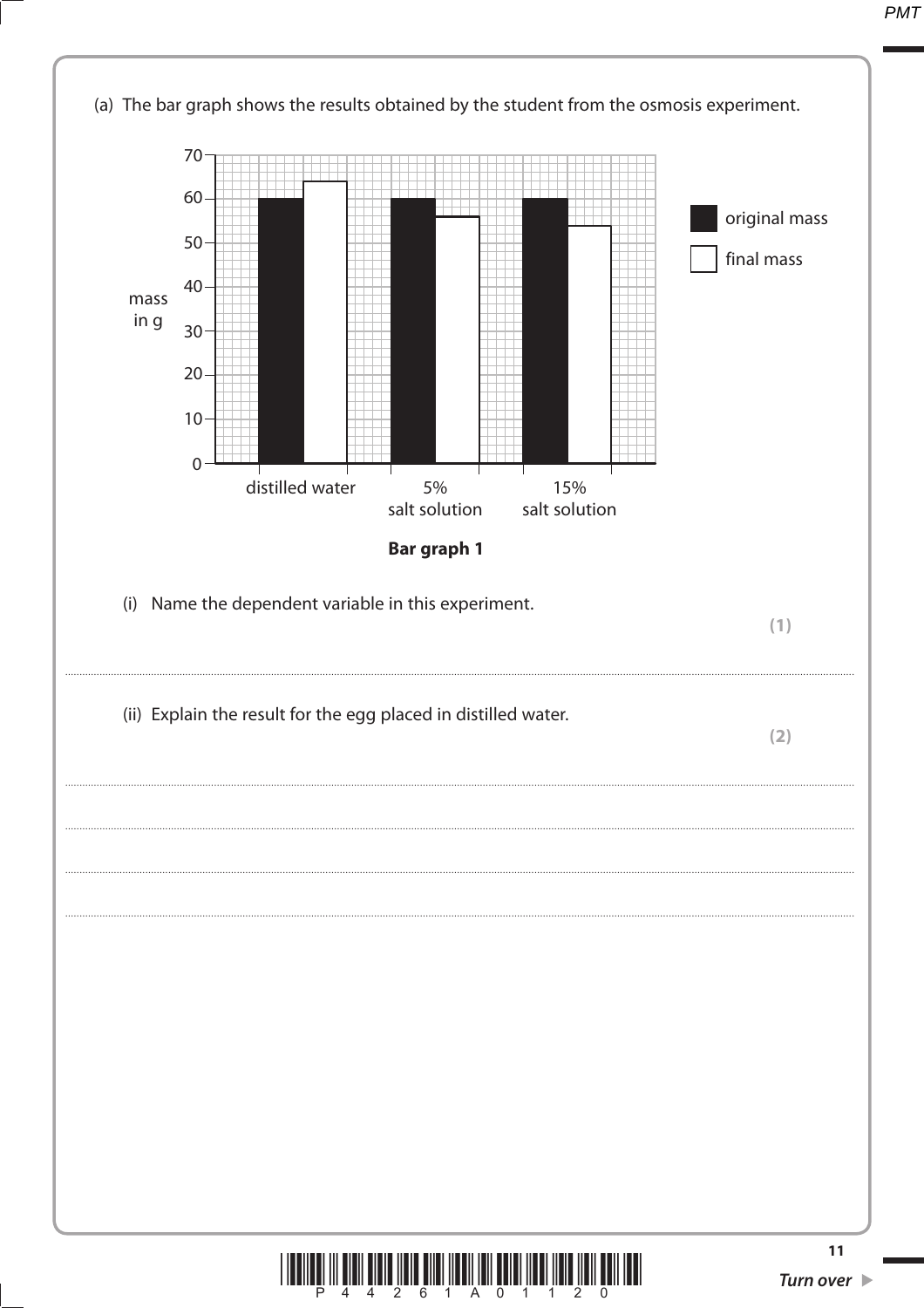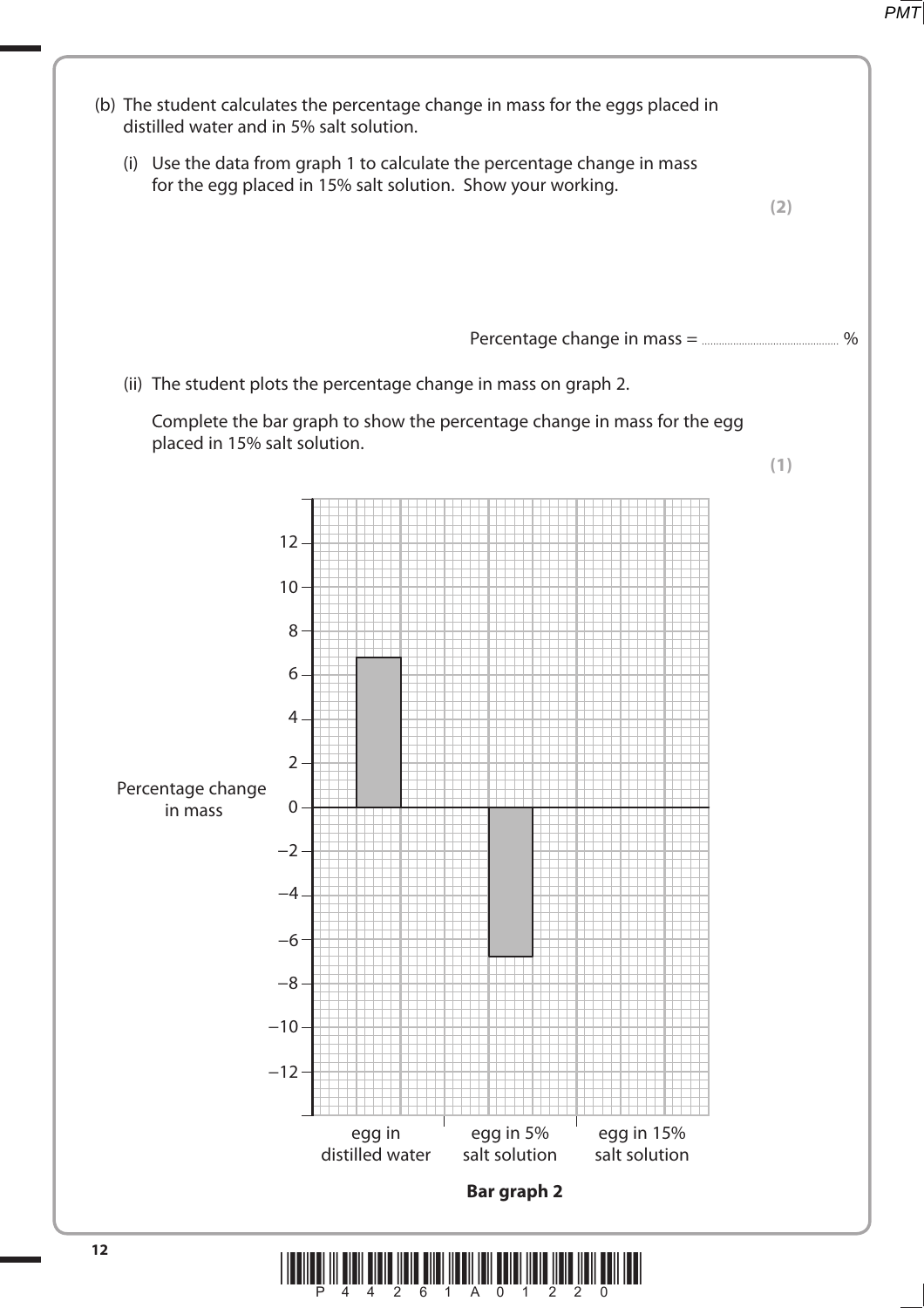| (c) Give one way in which osmosis differs from diffusion. | (1)                                   |
|-----------------------------------------------------------|---------------------------------------|
| (Total for Question 4 = 7 marks)                          |                                       |
|                                                           |                                       |
|                                                           |                                       |
|                                                           |                                       |
|                                                           |                                       |
|                                                           |                                       |
|                                                           |                                       |
|                                                           |                                       |
|                                                           |                                       |
|                                                           |                                       |
|                                                           | 13<br>Turn over $\blacktriangleright$ |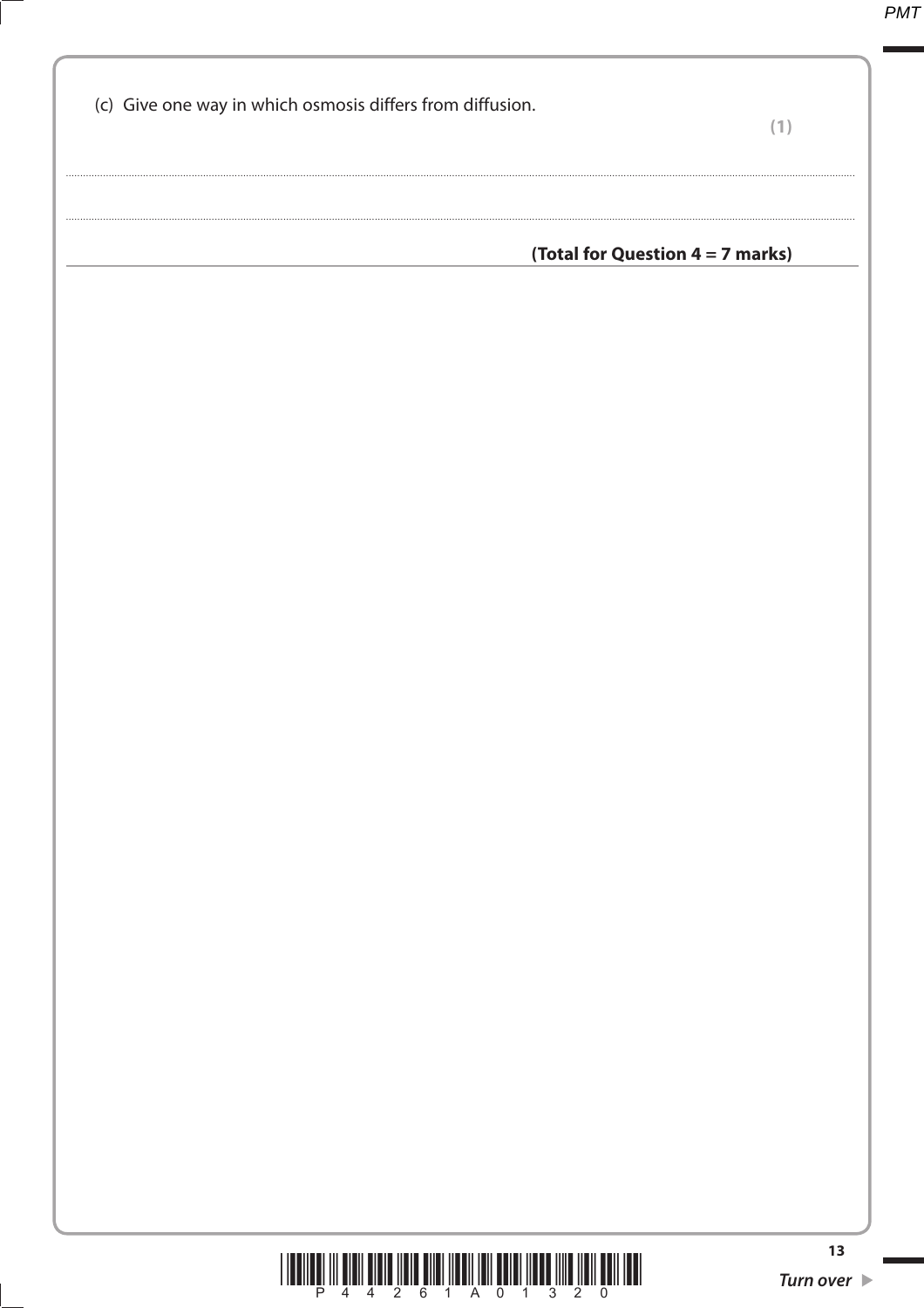**5** Scientists want to compare the growth of the same species of plant in three different areas.

The graph shows the biomass of the plants in each area in g per  $m<sup>2</sup>$  each year for a period of 20 years.



(a) The table shows the increase in biomass in each area in g per  $m<sup>2</sup>$  per year for the 20-year period for areas A and B.

| Area | <b>Increase in biomass</b><br>in g per $m2$ per year |
|------|------------------------------------------------------|
| А    | 115                                                  |
| R    | 100                                                  |
|      |                                                      |

Calculate the increase in biomass in g per  $m<sup>2</sup>$  per year for area C

Show your working.

**(2)**

Increase in biomass = ................................................ g per m2

.... g per  $m^2$  per year

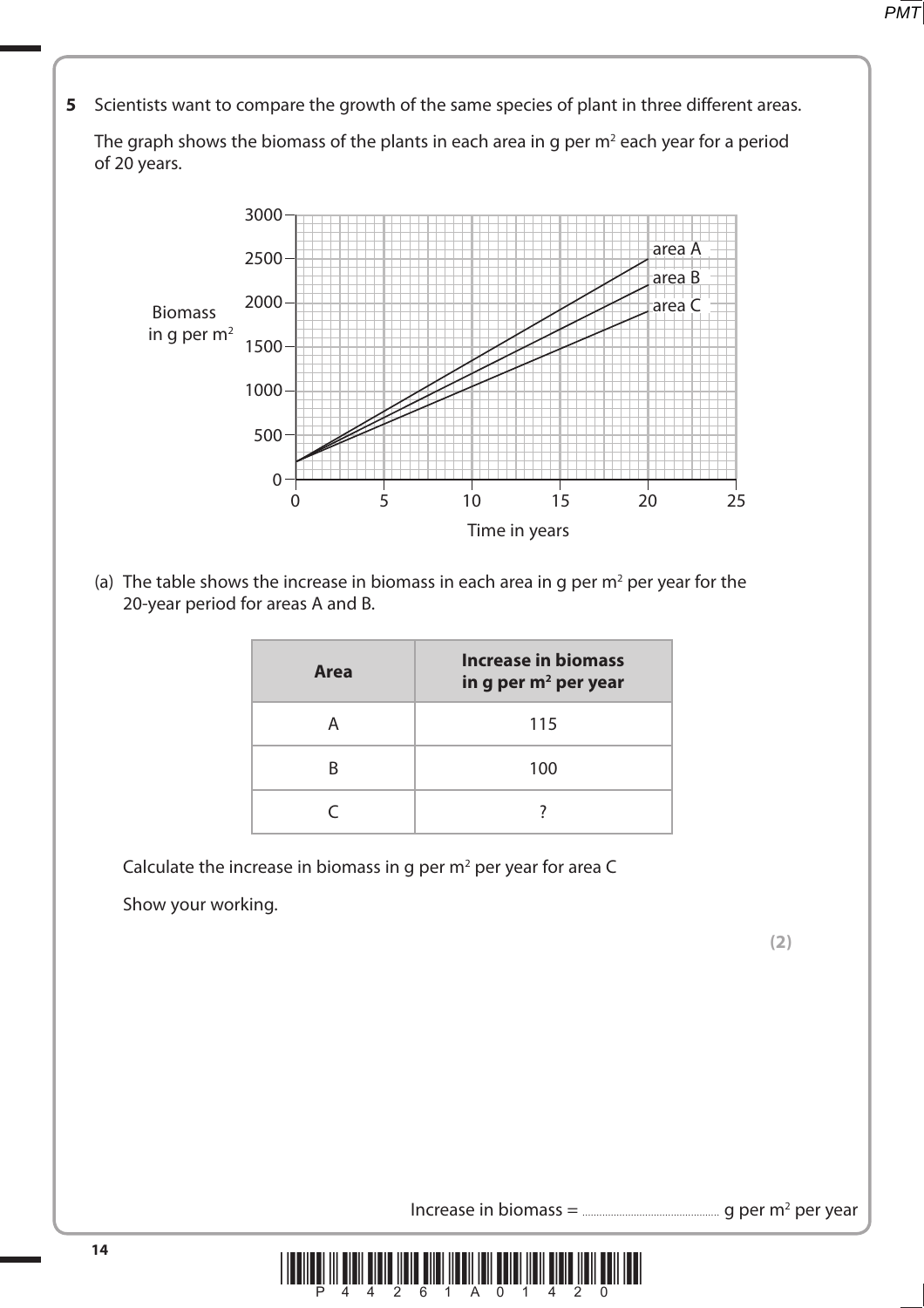| (2) | (i) Explain how abiotic (non-living) factors could cause this difference. | (4) |
|-----|---------------------------------------------------------------------------|-----|
|     |                                                                           |     |
|     |                                                                           |     |
|     |                                                                           |     |
|     |                                                                           |     |
|     |                                                                           |     |
|     |                                                                           |     |
|     |                                                                           |     |
|     |                                                                           |     |
|     |                                                                           |     |
|     |                                                                           |     |
|     |                                                                           |     |
|     |                                                                           |     |
|     |                                                                           |     |
|     |                                                                           |     |
|     |                                                                           |     |
|     |                                                                           |     |
|     | (ii) Explain how biotic (living) factors could cause this difference.     |     |
|     |                                                                           |     |
|     |                                                                           |     |
|     |                                                                           |     |
|     |                                                                           |     |
|     |                                                                           |     |
|     |                                                                           |     |
|     |                                                                           |     |
|     |                                                                           |     |
|     |                                                                           |     |
|     |                                                                           |     |
|     |                                                                           |     |
|     |                                                                           |     |
|     |                                                                           |     |
|     |                                                                           |     |
|     |                                                                           |     |
|     |                                                                           |     |

1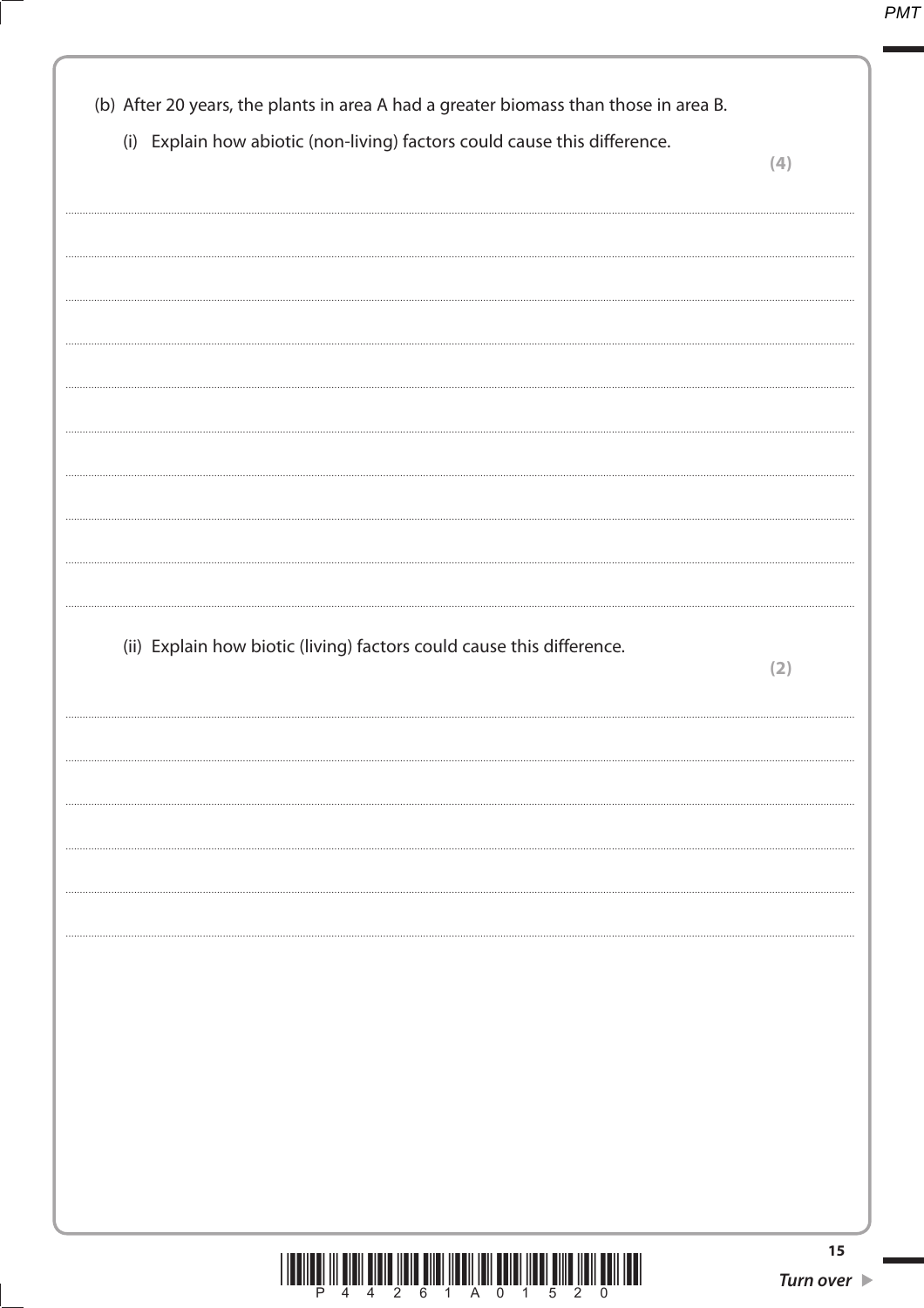(c) The scientists wanted to find out how efficient plants in area A were at converting light energy and using it to make biomass. The scientists knew the following information: • the increase in biomass for the plant growth in area A is 115 g per  $m<sup>2</sup>$  per year one gram of the plants in area A contains 22 kJ of energy • the amount of light energy available in area A is 3 200 000 kJ per  $m^2$  per year The formula for calculating the percentage energy transfer efficiency is % energy transfer efficiency  $=$   $\frac{\text{total energy in biomass}}{\text{mean}}$ energy avaliable  $\times$  100 Use this information to calculate the percentage energy transfer efficiency of the plants in area A. Show your working. **(2)** Energy transfer efficiency = ................................................ %

#### **(Total for Question 5 = 10 marks)**

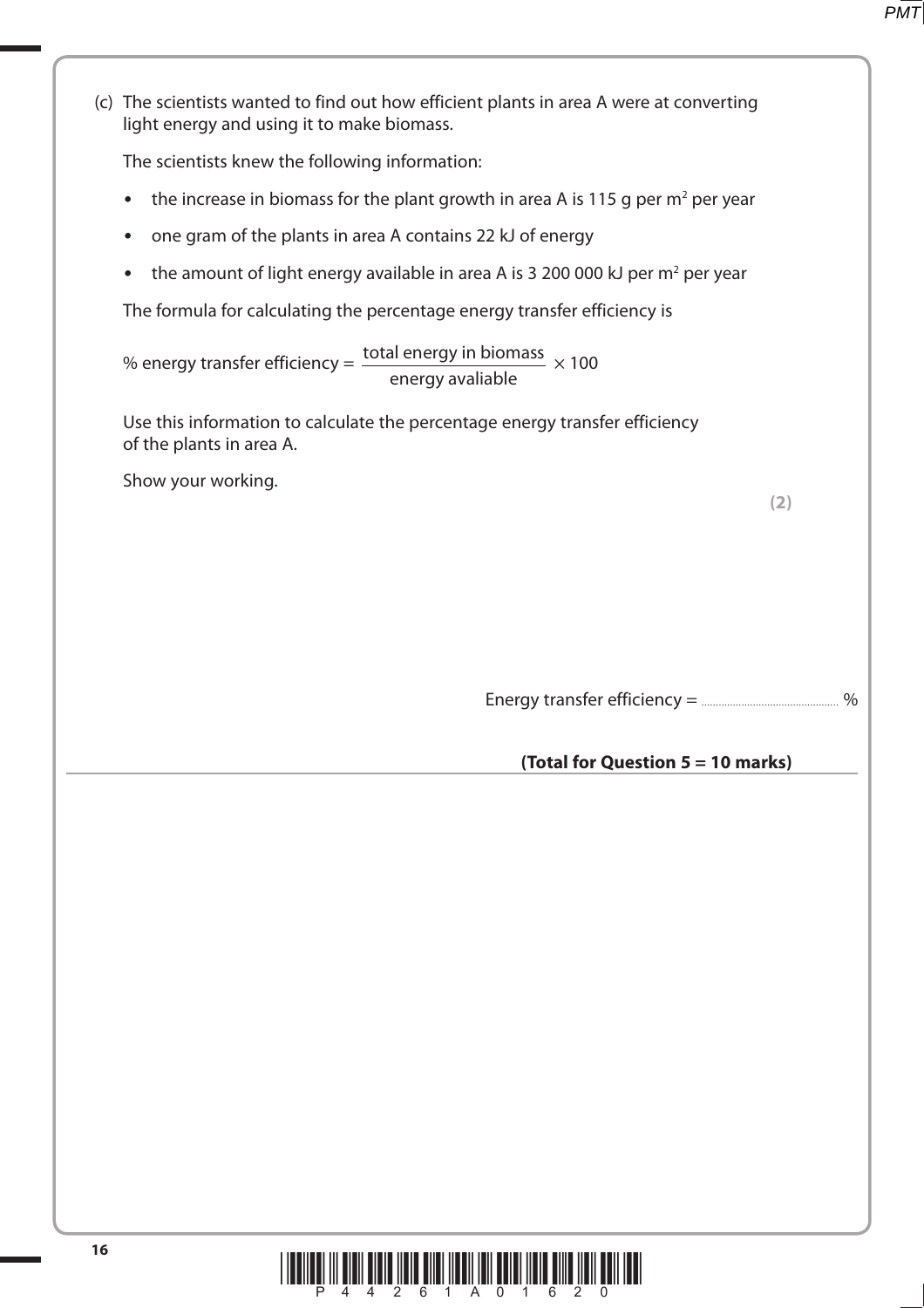**17**  $\lim_{4}$  **17**  $\lim_{4}$  **17**  $\lim_{2}$  **17**  $\lim_{6}$  **17**  $\lim_{10}$  **17**  $\lim_{2}$  **17**  $\lim_{2}$  **17**  $\lim_{10}$  **17**  $\lim_{10}$ **6** A student is given a Petri dish containing starch mixed with agar jelly. The student makes five wells each of diameter 10 mm in the agar. She fills the wells with solutions of amylase, each with a different pH. After 24 hours she pours iodine solution on to the agar jelly. The iodine solution turns the starch in the agar jelly a dark blue colour. The diagram shows the appearance of the Petri dish. pH 13 pH 2 pH 9 starch mixed with agar jelly pH 7  $pH$  4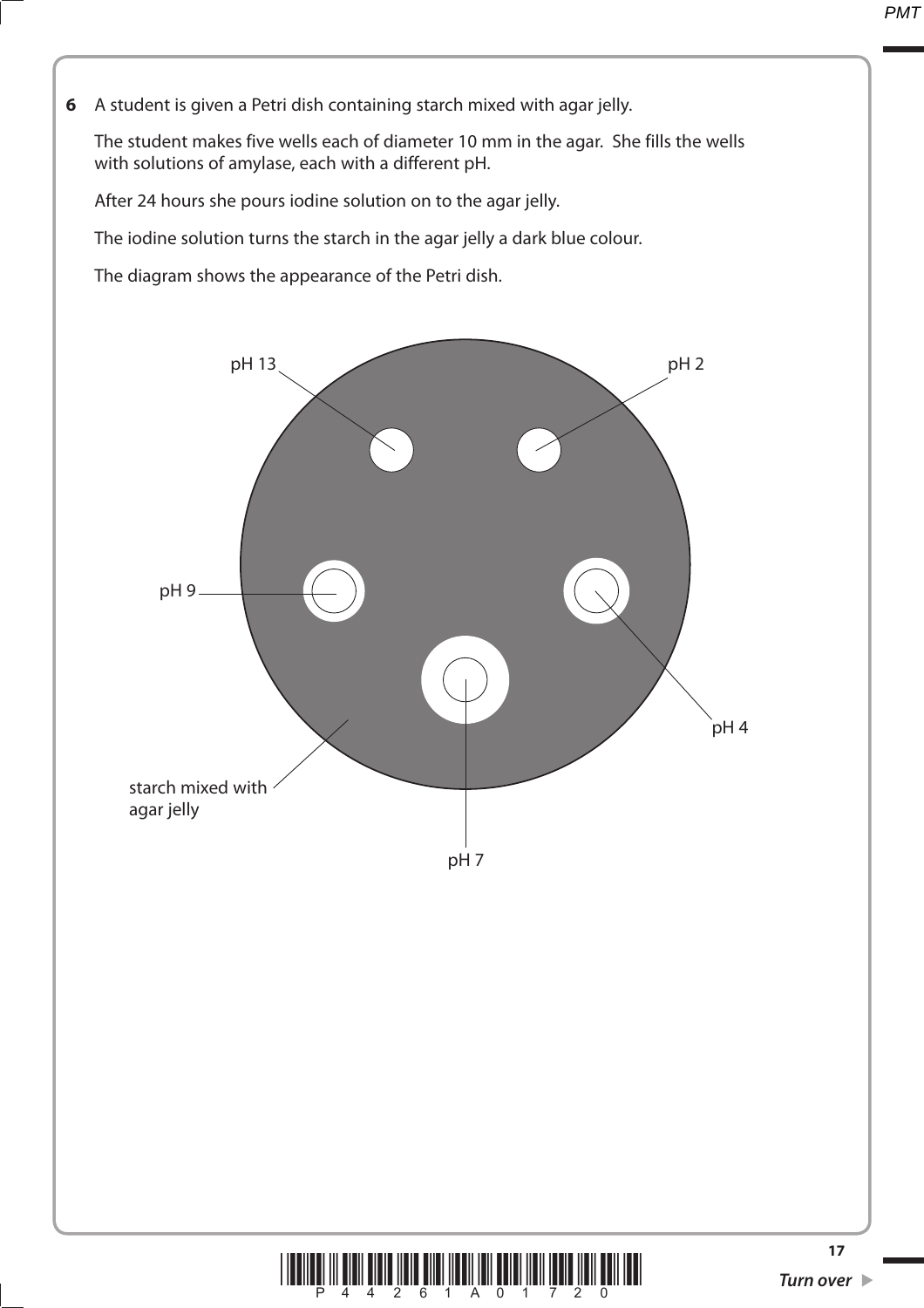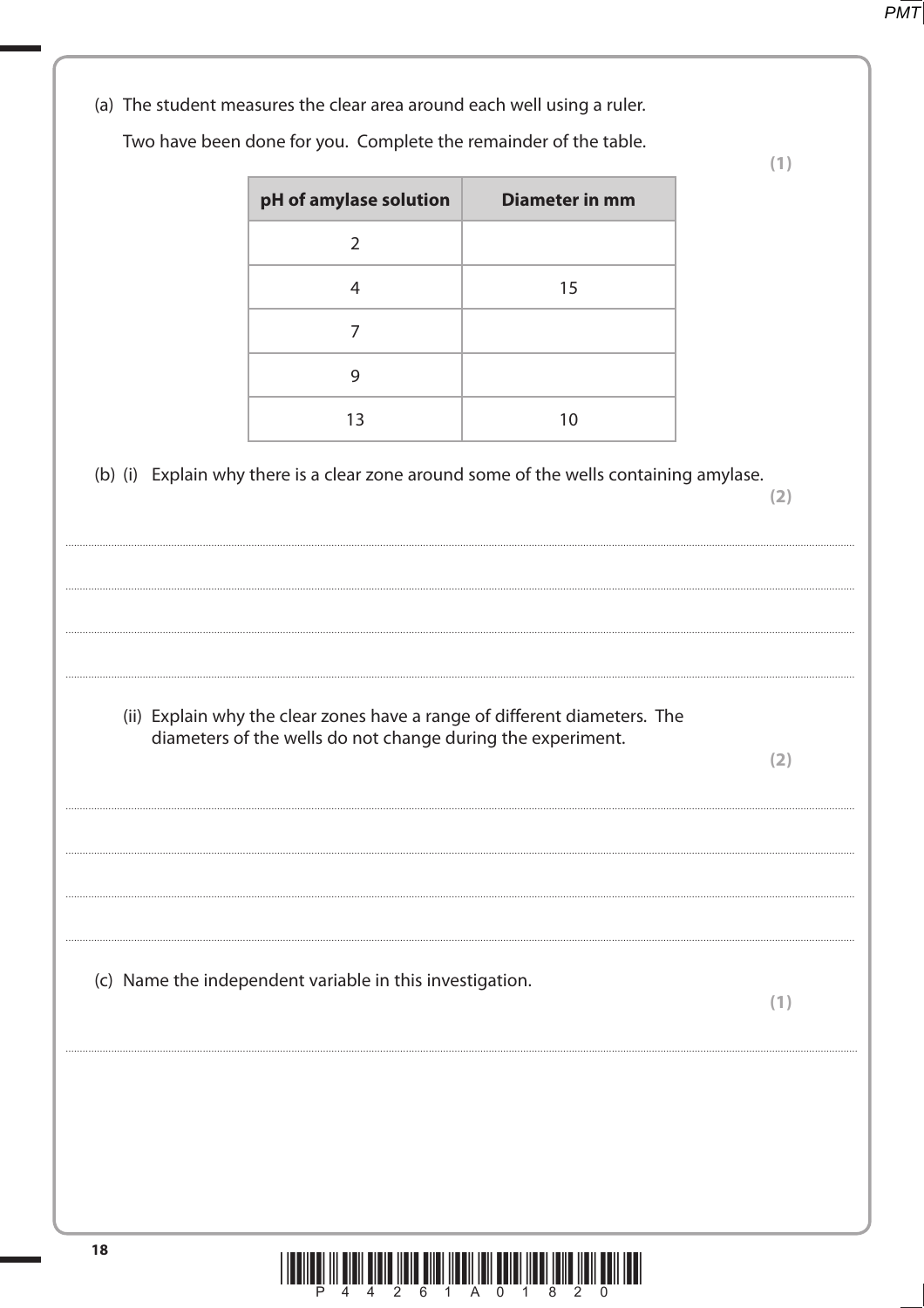

Î <sub>î</sub>n Îlan Îlan Îlan Ênal ÎlanÎ fan Ênal Îlan Îlan Îlan Êna